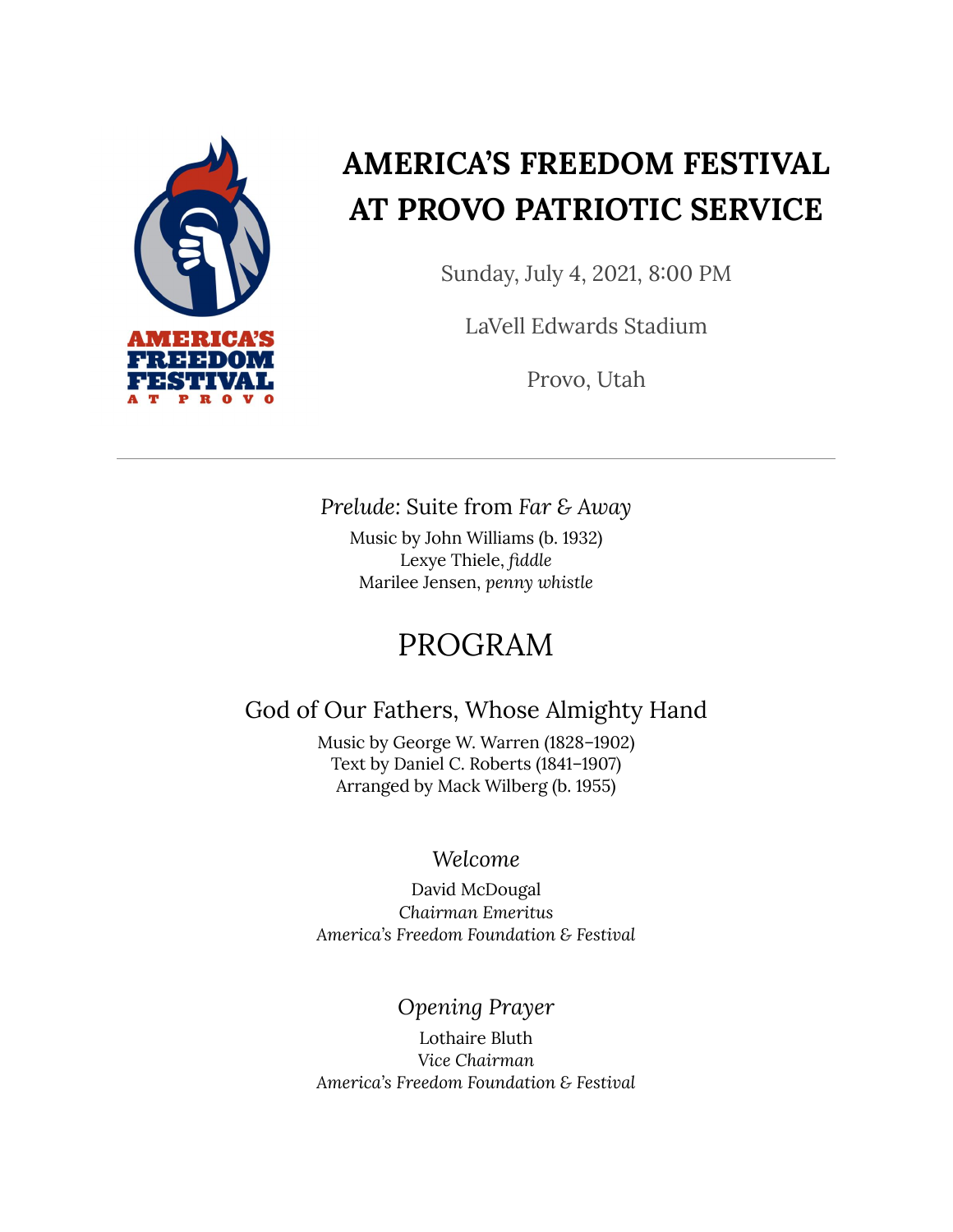#### The Star-Spangled Banner

Music by John Stafford Smith (1750–1836) Text by Francis Scott Key (1779–1843)

#### *Youth Speaker*

Abraham Olenslager *Speech Contest Winner 2021 America's Freedom Foundation & Festival*

#### He's Got the Whole World in His Hands

Traditional spiritual Arranged by Brett Stewart Elisabeth Storey, *solo*

### Jesus Loves the Little Children

Music by George F. Root (1820–1895) Text by C. Herbert Woolston (1856–1927) & Eliza R. Snow (1804–1887) Arranged by Brandon Stewart (b. 1981)

### I Pledge Allegiance

Music & text by Brett Stewart Includes "Pledge of Allegiance" Color Guard: American Legion Post 72 - Orem, Utah

*My hand on my heart; my hat comes off with care; My eyes on "Old Glory" waving proudly in the air. And I pause, and I ponder, And I thank God above for this land I love.*

*"O say, can you see," I sing my whole life through. My eyes on "Old Glory" as I thank "red, white, and blue."*

*The soldier returns, who fought for me, so brave. My eyes on "Old Glory" resting gently on his grave.*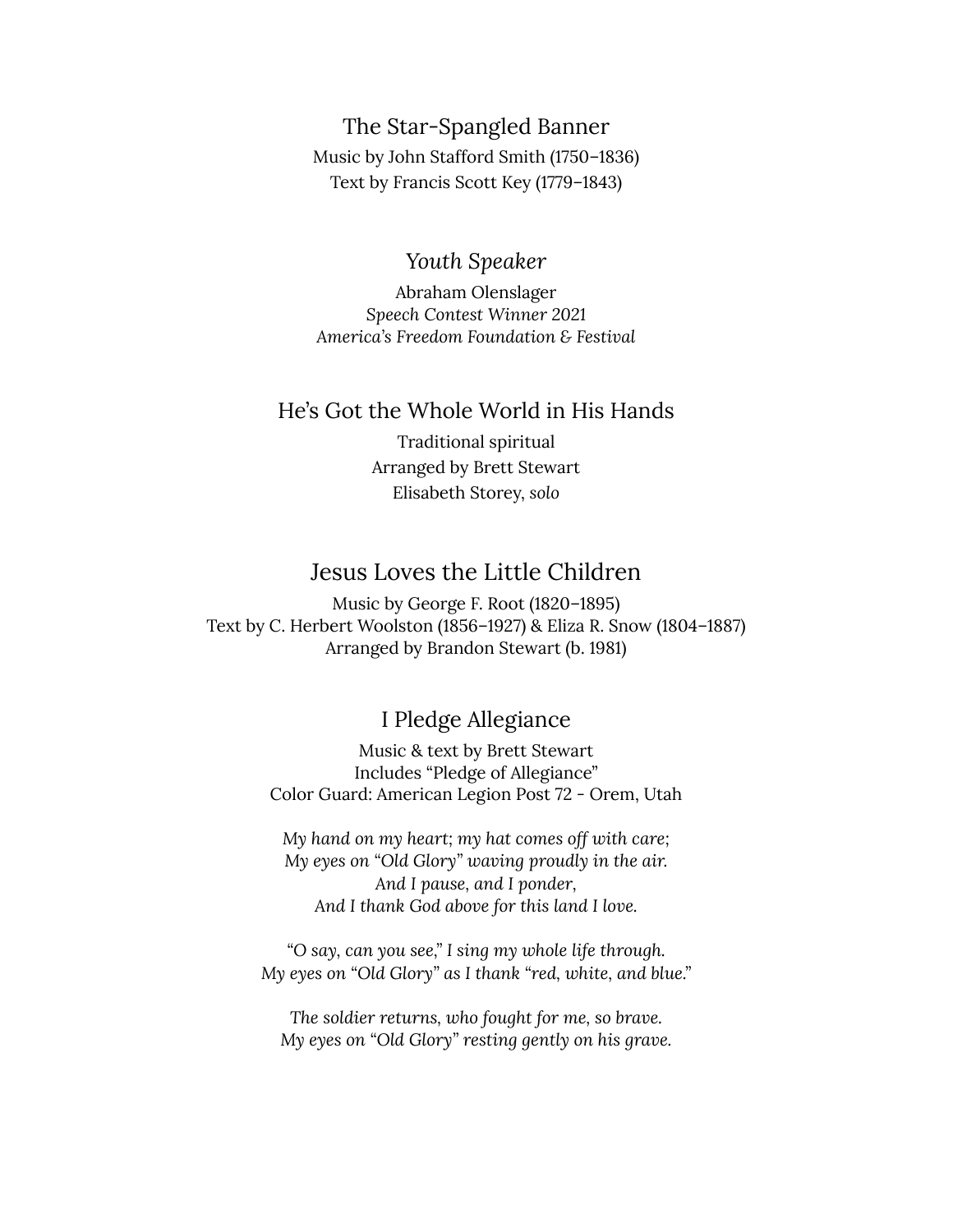#### To Be American

#### Music and text by Brett Stewart

*Our Fathers fought the fight that gave us liberty, Our Mothers sewed the flags that wave for you and me. Their sons and daughters pay a price to keep us free, A price that all must pay to save this country.*

*America, America, a land of liberty, a land of opportunity, America, America, a land where freedom rings, A land where children sing of blessings that it brings To be American.*

*Those who've gone before us worked to make this country grand, Built the bridges, paved the roads, and farmed the land. We the People need to give more than we take. It takes toil and work to make a country great.*

> *America, America, the greatest land on earth. Where some come to work with nothing to lose And others to worship how they choose.*

*Our Founding Fathers built a nation under God, That we might worship Him and spread His word abroad. The Lord has promised we shall prosper in this land, If we will tread His ways and follow His commands.*

*America, America, a land of liberty, a land of opportunity, America, America, a land where freedom rings, A land where children sing of blessings that it brings To be American.*

#### America the Beautiful

Music by Samuel A. Ward (1847–1903) Text by Katherine Lee Bates (1859–1929) Arranged by Brett Stewart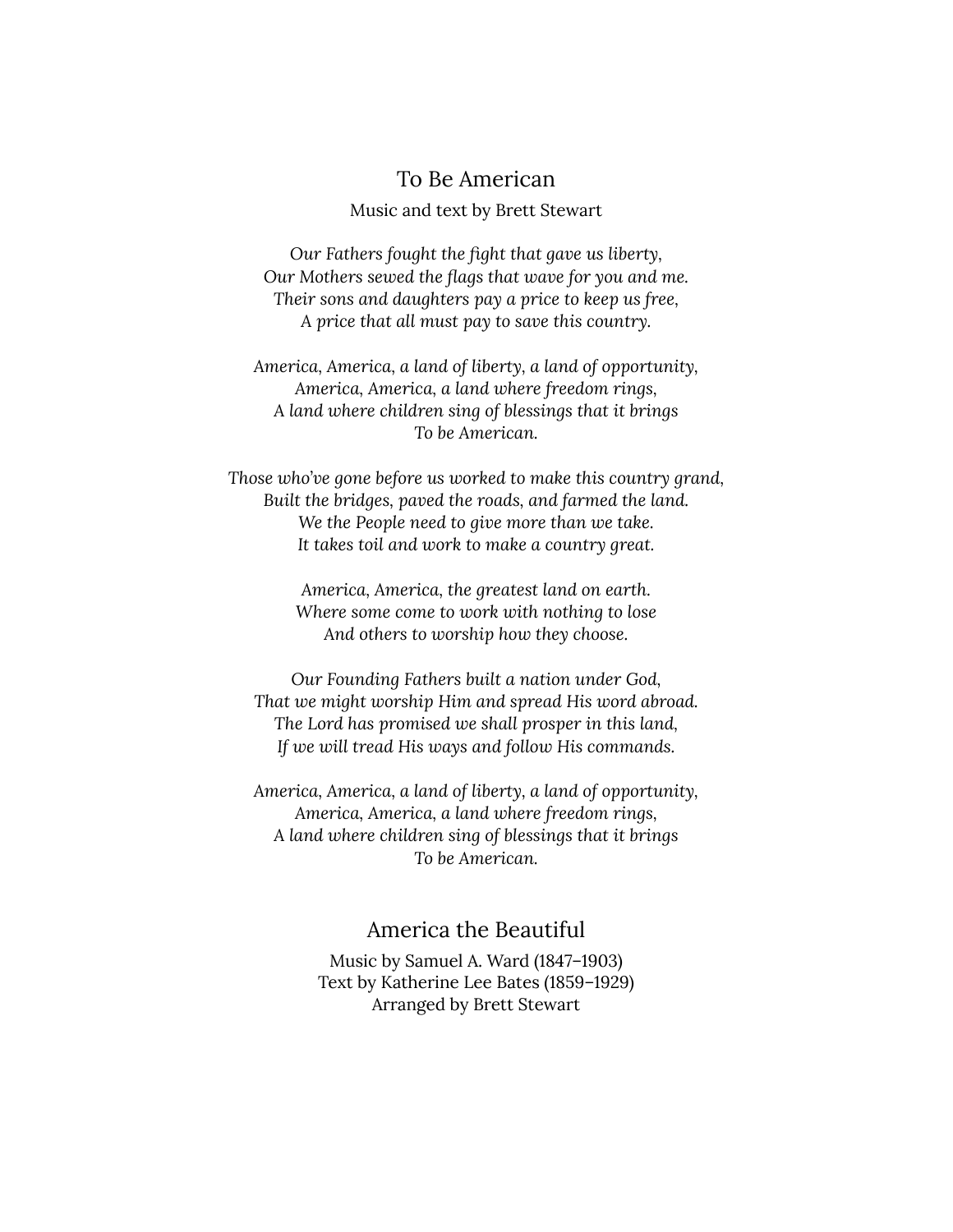### *Special Remarks*

Elder Tad R. Callister *Emeritus General Authority Seventy & Former General Sunday School President The Church of Jesus Christ of Latter-day Saints*

### How Great Thou Art

Music: Swedish folk song Text by Carl G. Boberg (1859–1940) English text by Stuart K. Hine (1899–1989) Arranged by Brett Stewart (b. 1977) Robin Cecil, *fiddle*

### Amazing Grace

Music: "New Britain," from Southern Harmony, 1835 Text by John Newton (1725–1807) Arranged by Brett Stewart and Brandon Stewart Lexye Thiele, *fiddle*

### God Bless America

Music & text by Irving Berlin (1888–1989) Arranged by Brett Stewart

### *Closing Prayer*

Vicki Garbutt *President 2021 America's Freedom Foundation & Festival*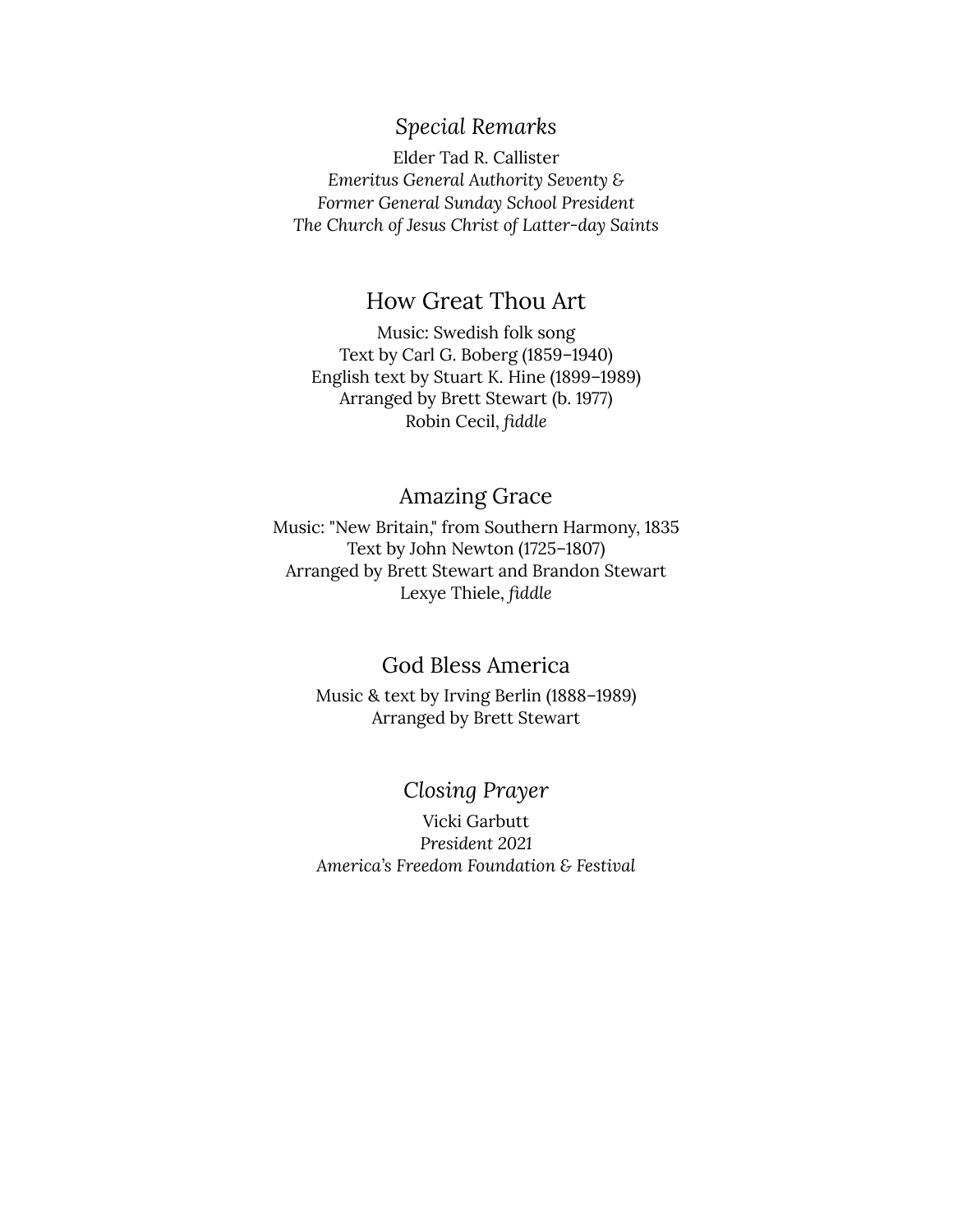### GUEST SPEAKER

### Tad R. Callister



Tad R. Callister was sustained a member of the Second Quorum of the Seventy of The Church of Jesus Christ of Latter-day Saints on April 5, 2008. At the time of his call, he had been serving as the president of the Canada Toronto East Mission. He had served as a member of the Fifth Quorum of the Seventy, North America West Area, from 2000–2005, and from 2011–2014 he served in the Presidency of the Seventy until he was called as Sunday School general president. He was released on April 6, 2019.

He has served in a number of Church callings, including full-time missionary in the Eastern Atlantic States Mission, bishop, stake president, regional representative, mission president, and Area Seventy.

Elder Callister received a bachelor of science

degree in accounting from Brigham Young University, a master's degree in tax law from New York University Law School, and a juris doctorate degree from the University of California–Los Angeles. He spent most of his professional career practicing tax law. He is also the author of numerous books and articles on religion, US history, and the Constitution, including *A Case for the Book of Mormon, The Infinite Atonement, The Inevitable Apostasy* and *The Blueprint of Christ's Church.*

He and his wife Kathryn Louise Laporiti are the parents of six children and grandparents of 25.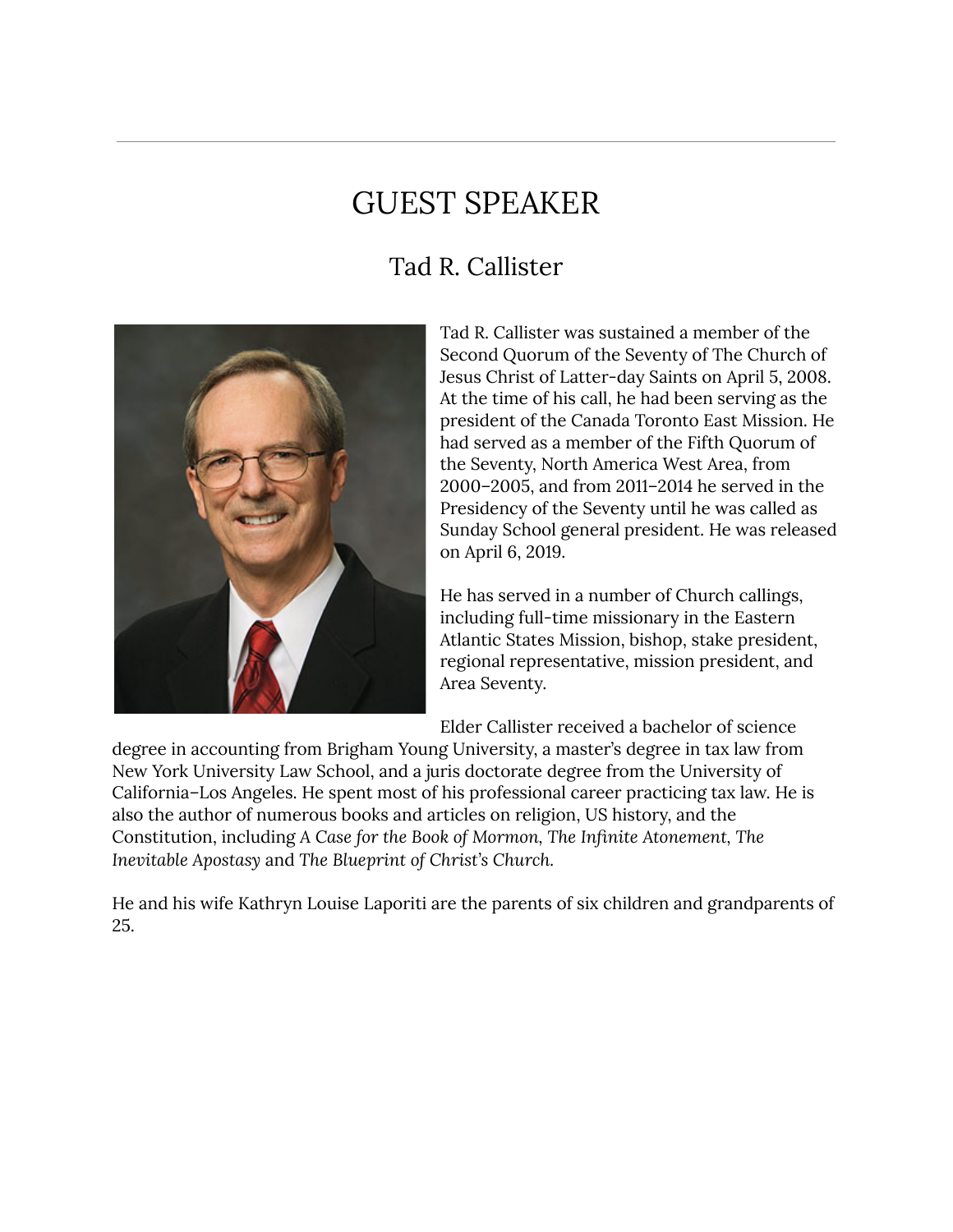## **CONDUCTOR**

### Cory Mendenhall



Dr. Cory Mendenhall and his wife, Aprel, are the parents of four beautiful children. Mendenhall serves as Dean & Musical Director of Millennial ® Choirs and Orchestras (MCO ® ) and principally administers MCO's Utah and California locales. Prior to his work with MCO, Dr. Mendenhall served as Director of Choral Activities at Maple Mountain High School and Provo High School respectively. His nationally renowned high school choirs were celebrated for their beautiful tone, stellar musicianship, and choral artistry.

Mendenhall earned a doctor of musical arts degree in choral conducting, with cognate studies in orchestral conducting from the University of Utah. He earned a master's degree in choral conducting from Brigham Young University and a bachelor of music degree in choral music education from Utah State University, with related studies in organ performance. His

mentors include Barlow Bradford, Robert Baldwin, Ronald Staheli, Rosalind Hall, Jean Applonie, Will Kesling, Lane Cheney, Douglas Bush, and James Drake.

Aside from his work with MCO, Mendenhall enjoys serving as an organist at the Provo (Utah) Missionary Training Center for The Church of Jesus Christ of Latter-day Saints and spending time with his wife and children, parents John & Lenna Mendenhall, and extended family and friends in Utah's stunning mountains.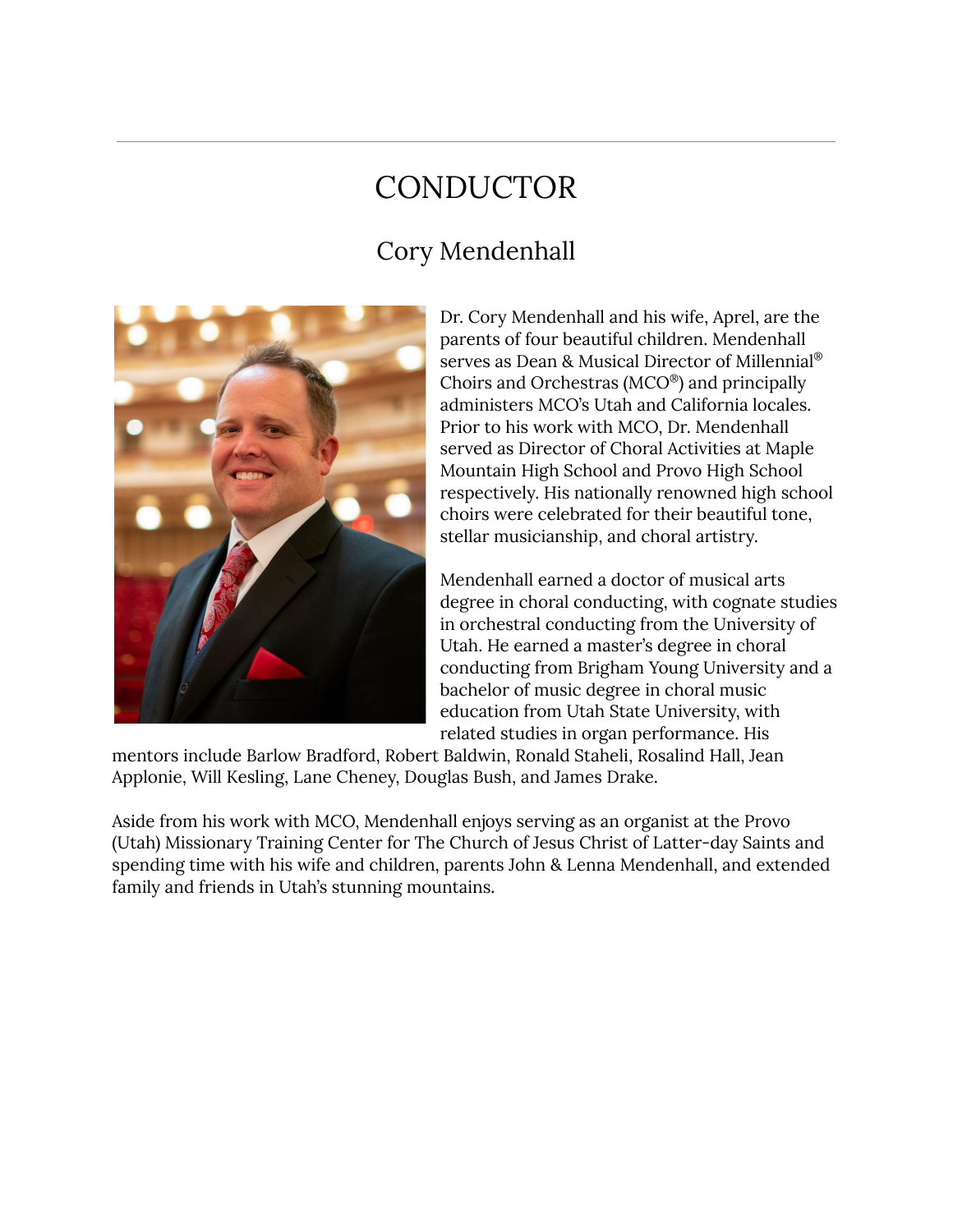

# ABOUT MILLENNIAL ® CHOIRS & ORCHESTRAS

ONE VISION • ONE VOICE

Entering its 15th season this fall, Millennial ® Choirs & Orchestras (MCO ® ) consists of over 3500 participants in California, Arizona, Texas, Utah, Idaho, and throughout the world.

Each MCO location houses four non-auditioned choirs for youth, as well as an auditioned adult choir and symphony orchestra comprising accomplished volunteer singers and instrumentalists. MCO is excited to announce a new rehearsal location in Davis County, Utah, opening this fall!

MCO was founded in 2007 in Orange County, California, by brothers Brett and Brandon Stewart for the purpose of teaching and encouraging excellence in quality sacred and classical music. Its primary purpose is to fulfill the need for more refined music education and performance in our communities, with a focus on God and country.

In March 2013 MCO was invited to perform at the National Conference of the American Choral Directors Association in Dallas, Texas. In June 2016 all five MCO locales converged in Washington, D.C., to perform and record at the Music Center at Strathmore and produce MCO's first music video on the steps of the Jefferson Memorial. In June 2017 MCO participants united in Salt Lake City, Utah, to perform six full-house concerts in the historic Salt Lake Tabernacle. In July 2019 MCO participants performed two concerts in famed Carnegie Hall in New York City, then performed in the streets when their third concert was cancelled due to a power outage.

In addition to many singles, MCO has released seven albums, several of which have topped the *Billboard* charts. They can be enjoyed on iTunes, Apple Music, YouTube Music, Amazon Music, Spotify and more.

*For more information or to hear more music, please visit: [www.millennial.org](http://www.millennial.org)*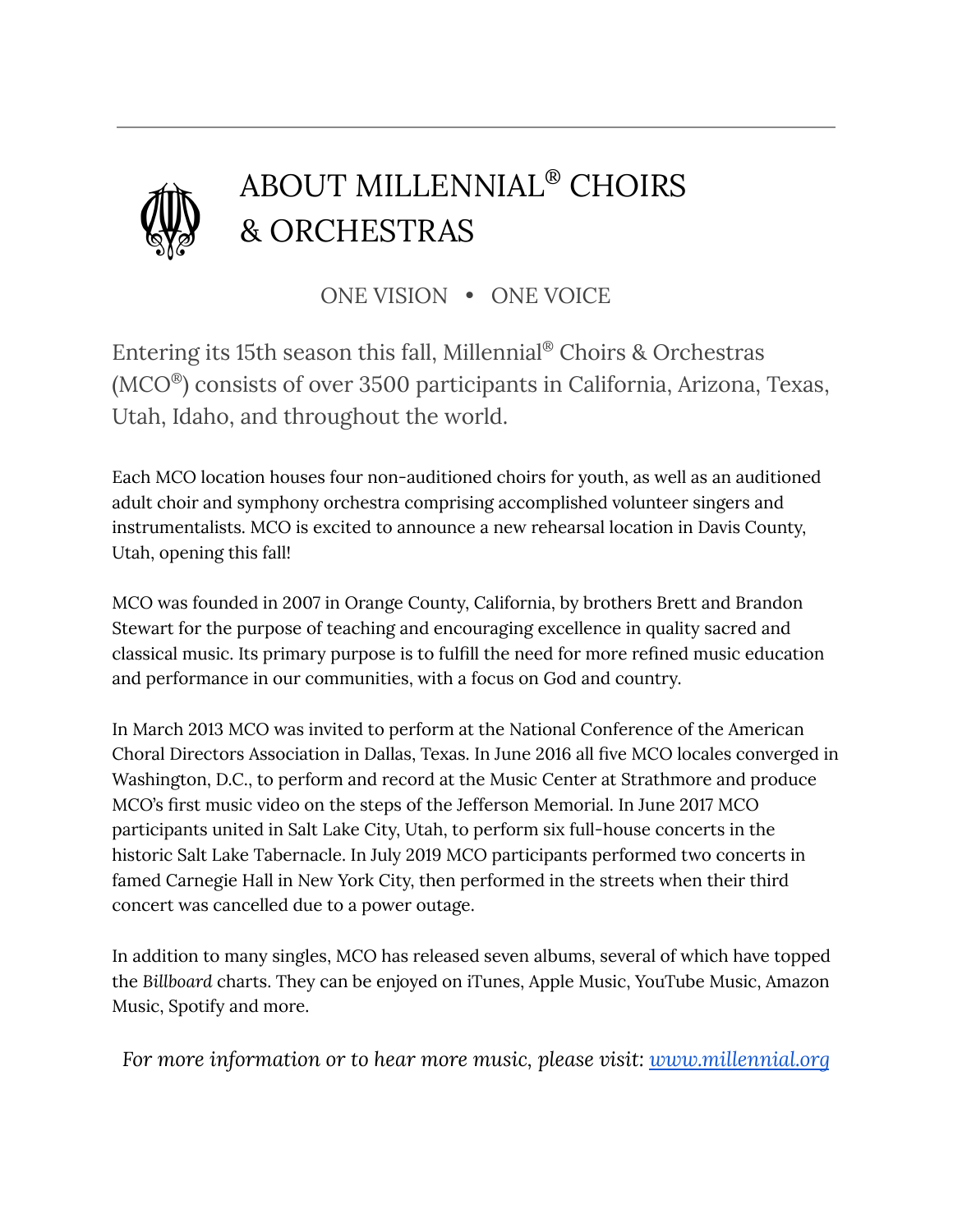Out of courtesy to the artists and your fellow patrons, please take a moment to SILENCE CELLULAR PHONES OR OTHER ELECTRONIC DEVICES. The use of any audio or video recording devices or the taking of photographs, with or without flash, is strictly prohibited.

### **CREDITS**

### AMERICA'S FREEDOM FOUNDATION AND FESTIVAL

### BOARD OF TRUSTEES

| Chair      | Steven R. Shallenberger |
|------------|-------------------------|
| Vice Chair | Lothaire E. Bluth       |
| Trustee    | David A. McDougal       |
| Trustee    | Alan Osmond             |
| Trustee    | Paul R. Warner          |
|            |                         |

### EXECUTIVE BOARD

| President      | Vicki Garbutt          |
|----------------|------------------------|
| Vice President | Susie Bramble          |
| Vice President | Jeanette Herbert       |
| Vice President | Andrew Howlett         |
| Vice President | Kristen Johnson        |
| Vice President | Cameron Martin         |
| Vice President | <b>Sherry Peterson</b> |
| Vice President | Adam Robertson         |
| Vice President | Jeff Rust              |
|                |                        |

#### FREEDOM FESTIVAL ADMINISTRATION

| <b>Executive Director</b>     | Jim Evans            |
|-------------------------------|----------------------|
| Executive Assistant           | Nancy McDougal       |
| Marketing Manager             | Chad Mustard         |
| <b>Communications Manager</b> | <b>Emory Cook</b>    |
| <b>Office Assistant</b>       | Robyn Pullham        |
| Finance Manager               | Karyl Montgomery     |
| Office Support                | <b>Brinley Cowan</b> |
| Office Support                | Rebecca Metcalf      |
| Office Support                | Allie Warner         |
|                               |                      |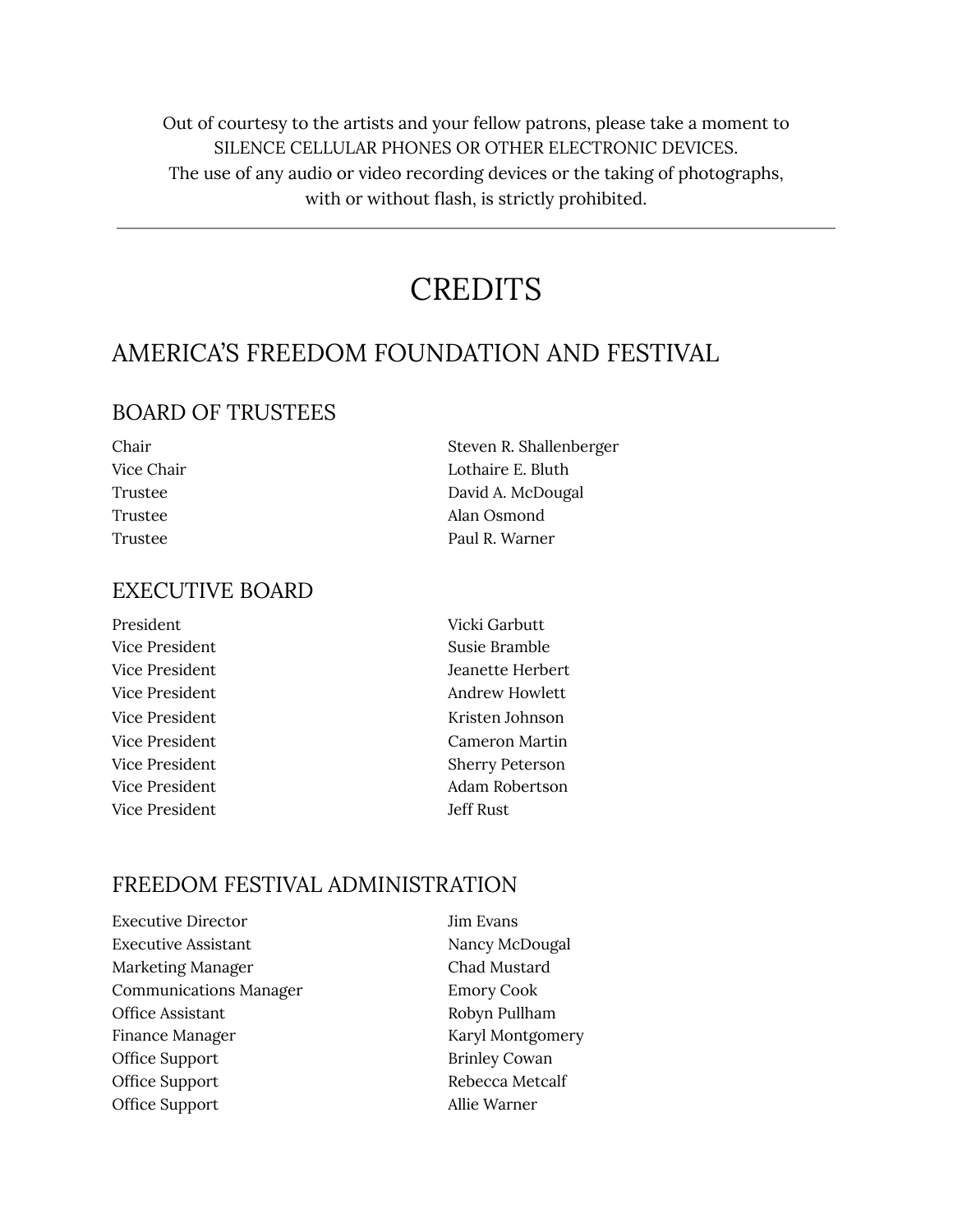### UTAH MILLENNIAL ® CHOIRS & ORCHESTRAS LEADERSHIP

Dean & Musical Director Cory Mendenhall Managing Director Stacey Christensen Grand Chorus Managers Scott & Cindy Christensen Youth Choirs Manager **Lorraine Mason** Asst. Youth Choirs Manager Cara Sessions Orchestra Managers Tom & Lyn Dobson Concertmaster Lexye Thiele Youth Choirs Conductor's Assistant Emily Ball Attire Coordinators The Melissa Auxier & Julie Potter Facilities & Logistics Coordinators Maralynne Hull & Mary Haws Grand Chorus Auditions Coordinator Britney Eliason Orchestra Auditions Coordinator Ali Williams Orchestra Librarians Scott & Heidi Dickson Orchestra Personnel Manager Deanne Helquist Orchestra Stage Manager Tasha Jackson Rehearsal Accompanists Carla Cleavinger, Chemain Evans

Asst. Managing Directors Shannon Brown & Maren Christensen & Nicholas Mendenhall

### MCO PATRIOTIC SERVICE PRODUCTION STAFF

Production/Stage Manager Meredith Evans Production Assistant Chemain Evans Youth Choirs Manager Jenn Erickson Asst. Youth Choirs Manager Amie Starks Asst. Stage Manager **Leah White** Sound Engineers **Aaron Kobel & Jason Graham** 

### MILLENNIAL ® MUSIC BOARD OF DIRECTORS

- 
- President Brett Stewart Secretary Curtis Huffmire Treasurer Christi Worsley Member Michael McQuay Member Philip Nelson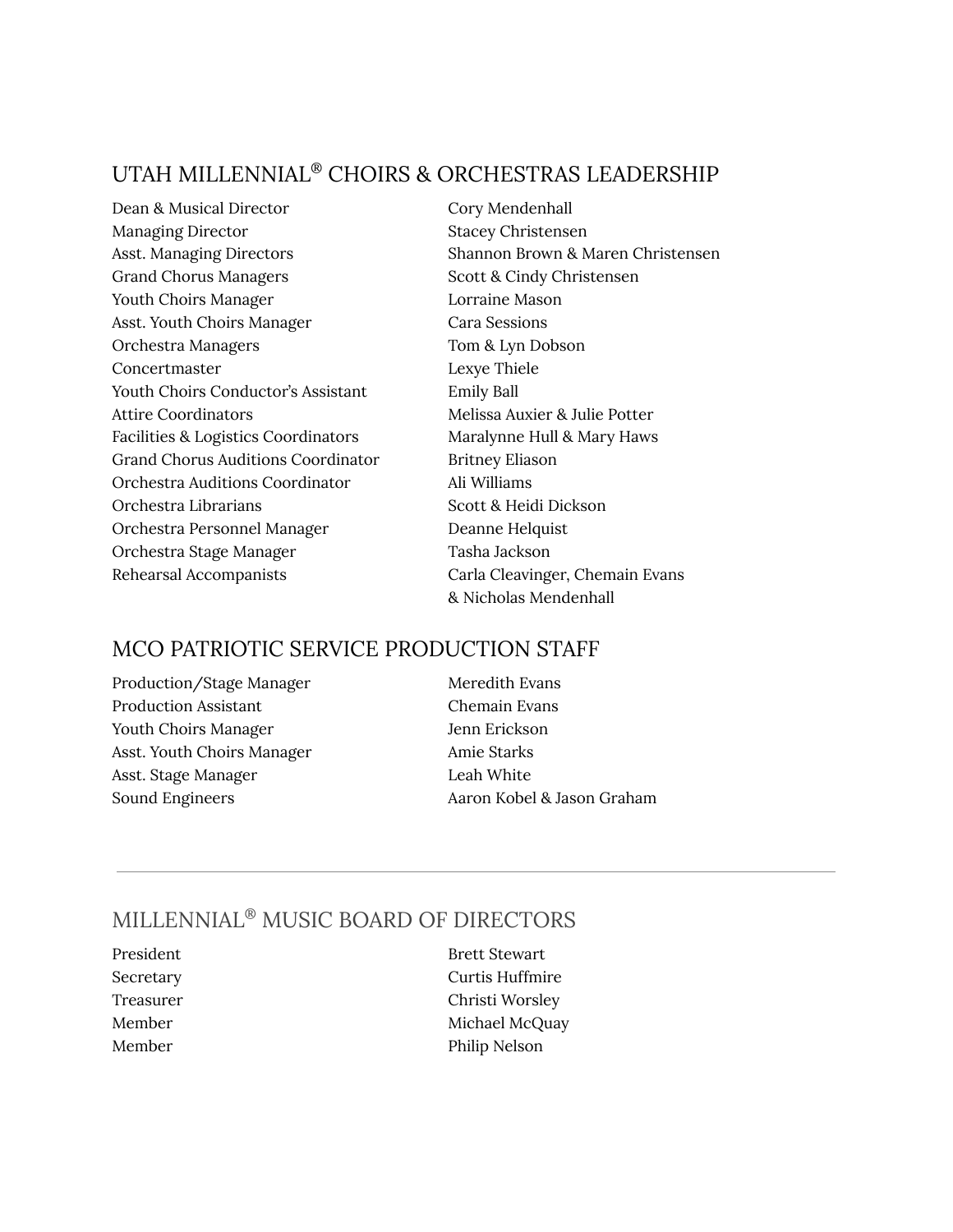### MCO ® CENTRAL STAFF

Founders & Deans Brandon Stewart

Dean Cory Mendenhall

Musical Directors Joni Jensen

Youth Choirs Conductors' Assistants Emily Ball

Financial Director Wendy Wirthlin Millennial Music Publishing Manager Julie Porter Special Projects Coordinator Stacey Christensen Managing Director Melissa Tyler Orchestra Manager Lisa Jackson Youth Choirs Manager **Jenn Erickson** Grand Chorus Manager Britney Rohner Production Manager Meredith Evans CRM Systems Specialist Amie Starks Registration Coordinator Patti Salisbury Orchestra Librarian Carol Cooper Social Media Coordinator **Jerilyn Hartley** Marketing Coordinator **Brandon Whatcott** Travel Coordinator **Marne Traasdahl** Attire Coordinator **Krista Baker** Information Desk Tasha Palmer

Brett Stewart Assistants to the Deans Chemain Evans Stephanie Johnson Cory Mendenhall Jodi Reed Brandon Stewart Brett Stewart Hillary Haynie Amy Mascio